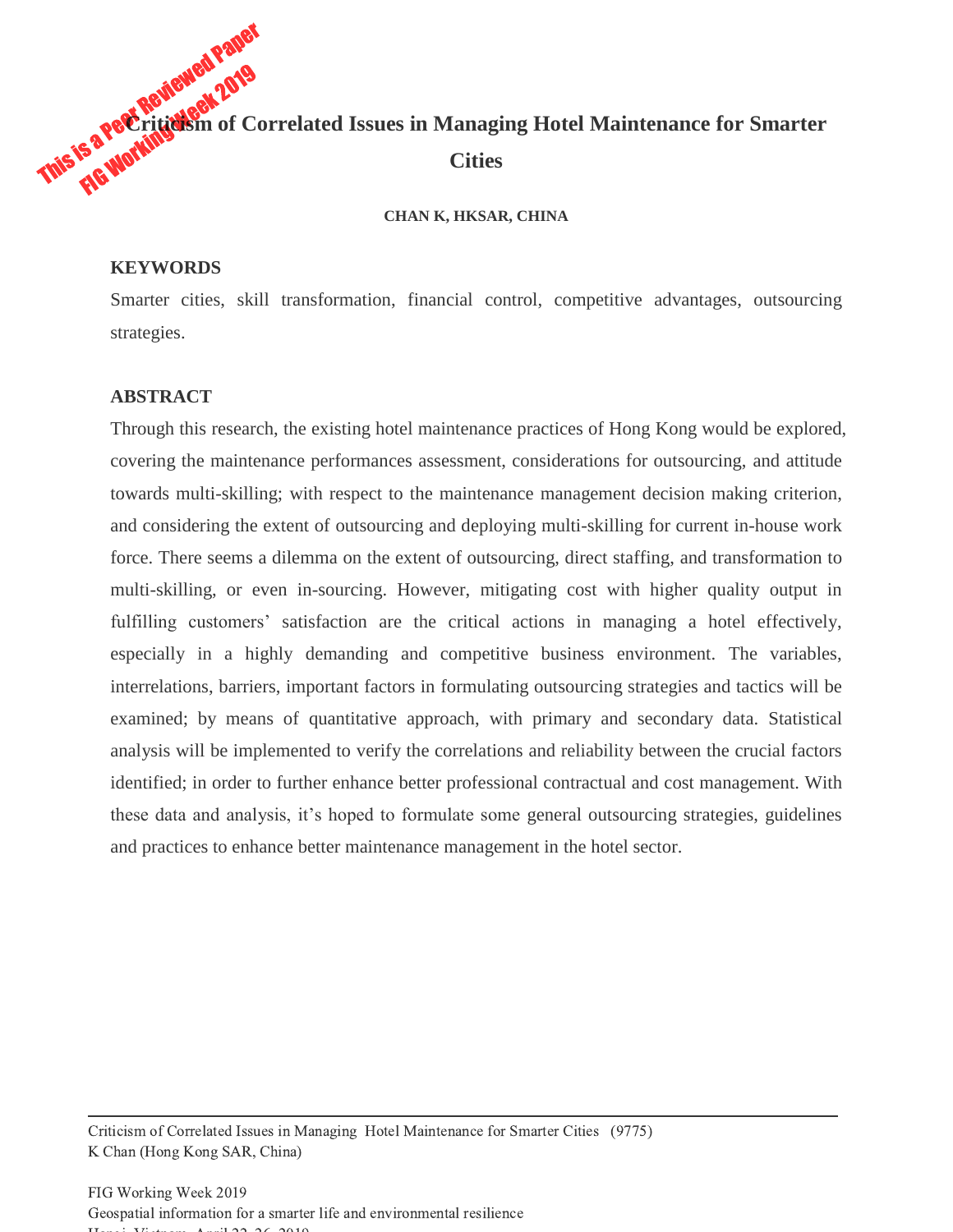# **Criticism of Correlated Issues in Managing Maintenance for Smarter Cities**

#### **CHAN K, HKSAR, CHINA**

# **BACKGROUND**

Maintenance is the effort in connection with different technical and administrative actions to keep a physical asset in, or restore it to, a condition where it can perform a required function. Appropriate maintenance strategy and program appears critical, especially facing global competition and stringent cost control to minimize expenditure under a "lean & mean" situation whilst sustaining the required quality services. Senior Management have to manage effectively/efficiently these "infrastructure" like air-conditioning, mechanical ventilation, fire services, lift/escalators, plumbing/drainage, lighting, laundry and catering installations for hotels; to deliver quality services and mitigate any breakdowns. Moreover, the costing framework would also reveal inefficiencies in a maintenance system, and would identify the need for updating maintenance time standards, material requirements and planning activities.

Traditionally, organizations may be particularly impacted by a lack of resources. In such case, the best alternative is to acquire the needed resources from a contractor. The key driver for many outsourcing decisions is the reduction in the cost of labour, materials, and parts (Gonzalez, Llopis & Gasco, 2011). Better knowledge about major cost derivers would enable organizations to optimize the utilization of resources in their Planned Maintenance (PM) activities. The workforce is a focus on the product produced by individuals and teams rather than a focus on tasks. Alternatively, corrective maintenance is often dominated by unplanned events, i.e. functional failure, malfunction, or breakdown of equipment (Wang et al., 2011) which should be avoided.

Generally, the client is demanding more for less with the removal of risk. The interpreted advantages of the outsourcing strategy identify that this is entirely feasible, with a host of other added benefits. Outsourcing is a widely researched topic in strategic management, supply chain management, services, manufacturing and operations management (Weerakkody & Irani, 2012;

Criticism of Correlated Issues in Managing Hotel Maintenance for Smarter Cities (9775) K Chan (Hong Kong SAR, China)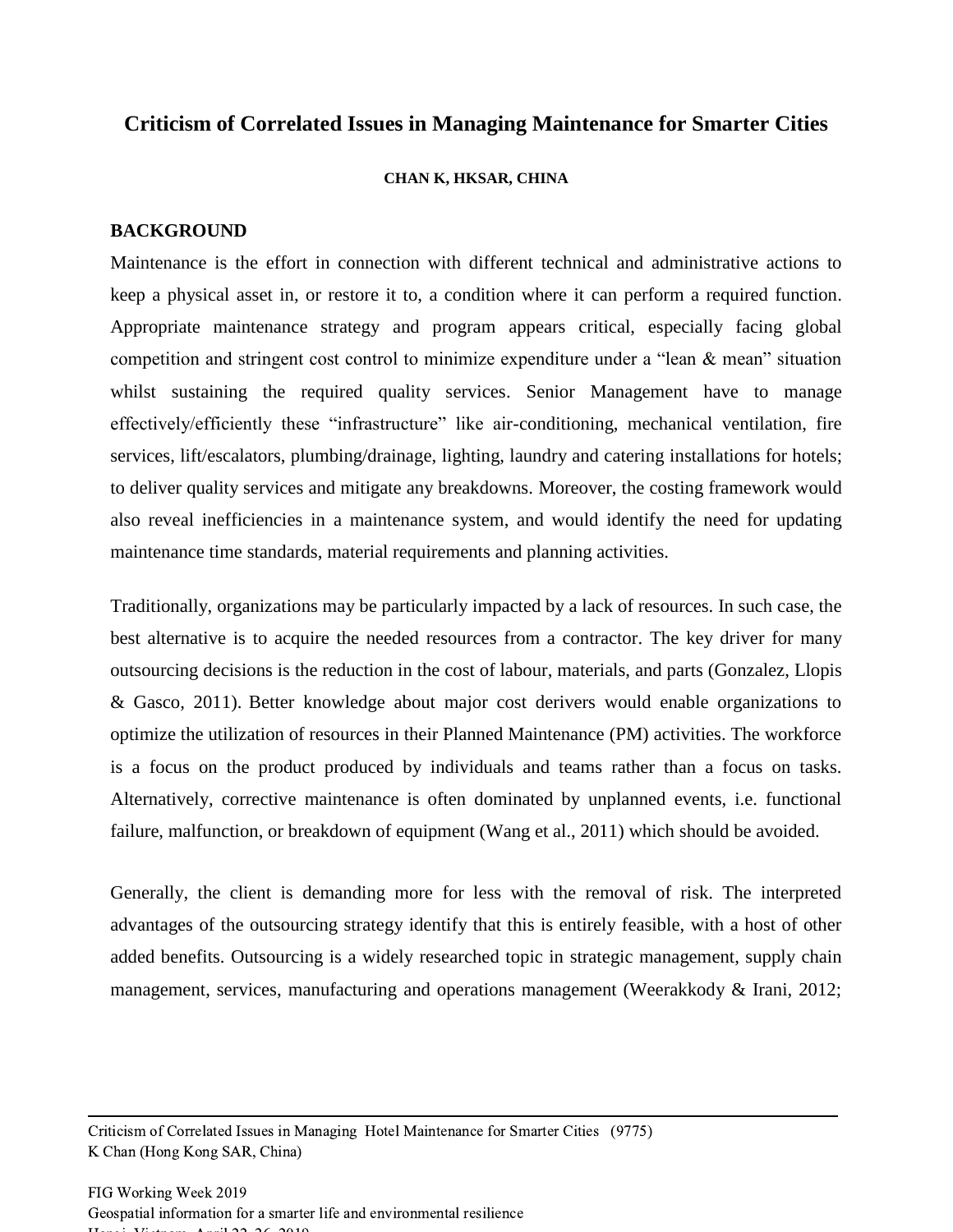Perunovic, Christoffersen & Mefford, 2012; Cagliano et al., 2012). The purpose of such a strategy is to improve productivity, increase revenues; lower operating costs, and reduce risks. While outsourcing is gaining popularity, the number of reported cases of failure is also increasing (Zutshi et al., 2012; Booi, Chen, & Wilding, 2011; Lee, Yeung, & Hong, 2012).

Outsourcing allows an organization to expand its capabilities, performances and competitiveness without the need to expand its workforce (Su & Gargeya, 2012). It is stated that factors to be considered when organizations contemplate on outsourcing decisions include the relative costs of performing the function, how core is the function to the organization, the long-term strategy, and the environmental factors. There may be several of these contractual agreements operating in parallel for a range of functions from a diversity of external supply organizations.

The best benefits of outsourcing are in reducing the labour and operating cost, and gaining a competitive advantage. Proper tools can also reduce the time needed to accomplish a service. For the hotel industry, there is limited prior research concerned with maintenance outsourcing in the hotel sector. Thus, understanding hotels' motivation for outsourcing is important, as organisation is as important as technology, cost, and demand in determining success.

It is suggested that hospitality enterprises should adopt the following strategies: (1) pass on the increased costs to their consumers by raising the prices; (2) reduce their total labour force by adopting labor saving devices and technologies; (3) hire fewer but more qualified and productive employees; (4) substitute full-time with part-time employees to eliminate expensive fringe benefits; (5) reduce the fringe benefits of all full-time employees; and (6) outsource some functions e.g. maintenance works. Out-tasking is a common practice in facilities management (FM); whilst its usage outnumbers that of outsourcing.

There have been attempts to adopt strategies for sustaining competitive advantages, such as downsizing and laying off employees, partnering external agents with expertise to operate certain

Criticism of Correlated Issues in Managing Hotel Maintenance for Smarter Cities (9775) K Chan (Hong Kong SAR, China)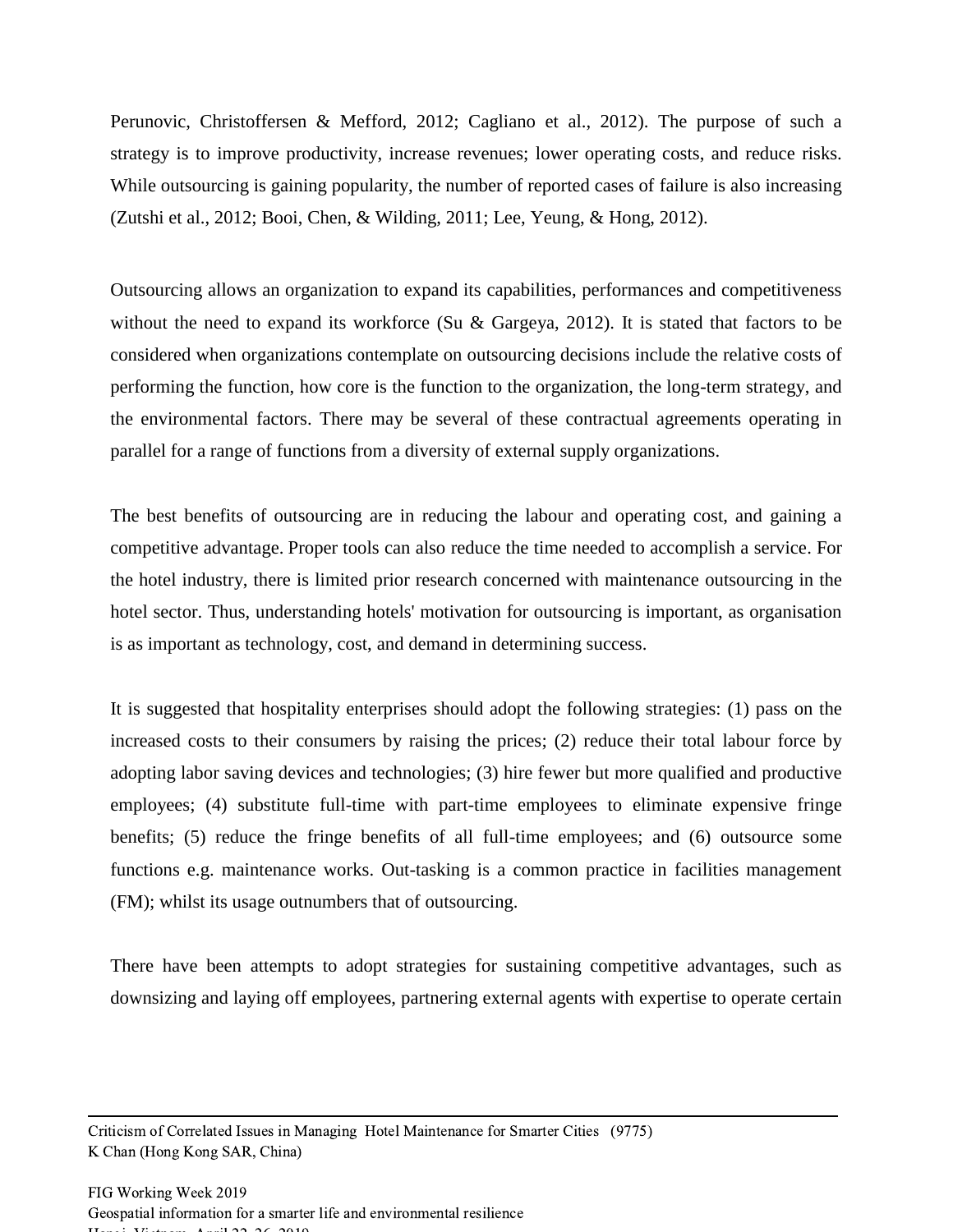functions through franchising, contracting out or easing arrangements (Espino-Rodriguez, Lai & Baum, 2012; Kim, 2011; Gonzalez, Llopis & Gasco, 2011). As each of these strategies possesses merits/demerits under various circumstances, a framework for selection and decision criteria should be established. For instance, at the "work transaction" stage, an out-task job order is triggered by a maintenance need when it is more economical to hire a contractor to deliver the service.

Further, a major challenge of outsourcing is managing the risk of service agents' opportunism, i.e. self-interest seeking with guile. Even when an outsourcing decision is driven by cost saving, the importance of monitoring opportunism should not be overlooked (Edwards, Crosling & Edwards, 2010). When cost efficiency is an issue, the sourcing decision can be guided by application of the transaction cost theory (Handley & Benton, 2012; Lai, Tian & Huo, 2012; Yang, Wacker & Sheu, 2012). It is quite sure that suppliers/services providers are tempting to deliver the minimum required to generate the maximum profit whilst aiming to safeguard contract retention.

Moreover, to enable a more complete understanding of outsourcing in the hotel industry, other variables worthy of consideration would include  $(1)$  the issue of trust,  $(2)$  strategy,  $(3)$ institutional environment and (4) social embeddedness (Lee & Choi, 2011; Ndubisi, 2011).

#### **METHODOLOGY**

A questionnaire is designed and posted to collect feedback from the randomly selected 375 major hotel operators primarily through the in-house maintenance teams to project a better idea of current hotel maintenance strategies and practices. These questionnaires are to be answered and returned by a stamped envelope to the researcher within 3 weeks for conducting further analysis. If required, follow up telephone calls and/or interviews would be conducted, with the prior agreement of the respondents. The questionnaire will cover the current maintenance practices regrading multi-skilling, in-house and outsourcing labour force; and also self-assessed questions to evaluate the respective hotel's strength and weakness in maintenance. A Likert five point

Criticism of Correlated Issues in Managing Hotel Maintenance for Smarter Cities (9775) K Chan (Hong Kong SAR, China)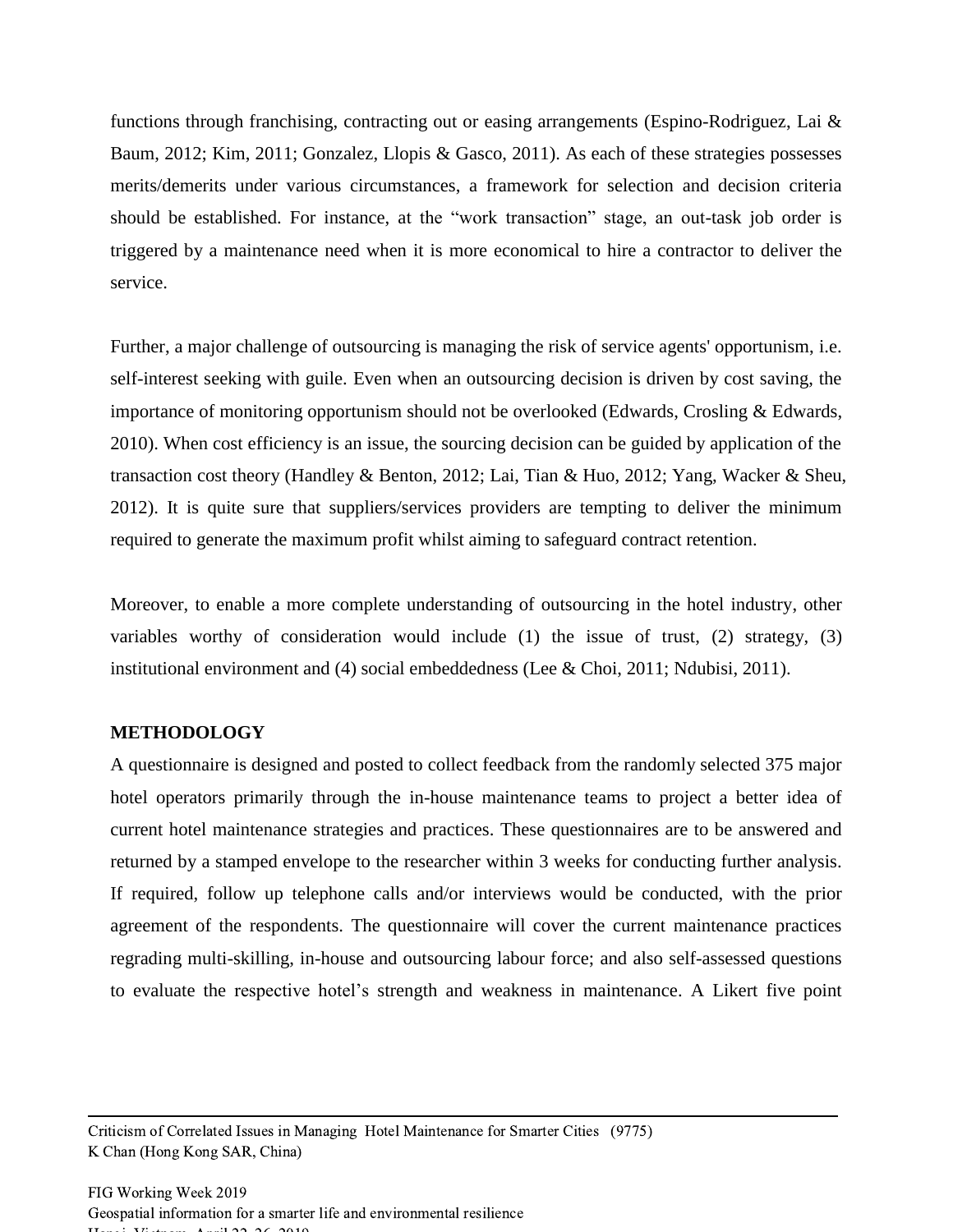numeric scale has been adopted to help analyse maintenance practices, with "1" for strongly disagree or insignificant and "5" for strongly agree or significant. With the data collected, statistical analysis using students't test with paired sample analysis will be conducted to further identify the significance and correlation between the relevant critical factors, difficulties in launching multi-skilling, and decision making considerations for in-house or outsourcing; so as to establish effective maintenance strategies for the hotel industry in future.

## **FINDINGS & ANALYSIS**

120 out of 375 questionnaires (32 % response rate) have been validly received for analysis, findings of which are categorized under the following headings:

#### **1. FOR MAINTENANCE DECISIONS**

In Table 1 below, the average scores indicate the extent of significance of some key factors concerned by the management prior to the development of maintenance strategy and program. According to the findings, health and safety, energy consumption and guest expectation are the main considerations for maintenance decision-making and they are equally significant with an average score ranging from 4.15 to 4.12. Health and safety have become a fundamental requirement for business success; both depend on good maintenance practices to avoid hazards in the buildings or workplaces. There are stringent regulations in the Hotel License imposed by the Hong Kong SAR Government in terms of Fire Regulations, Building Regulations, Environmental Regulations and Standard Requirements of Restaurant Licenses. As the hotel business is an international business where patrons are coming from all over the world, any consequences of mishap in health and safety will ruin a hotel's reputation worldwide.

| <b>Description</b>                  | Response No. |                |  |                         |  |
|-------------------------------------|--------------|----------------|--|-------------------------|--|
| (Variables in statistical analysis) |              | for each scale |  | Average<br><b>Score</b> |  |
|                                     |              |                |  |                         |  |

Criticism of Correlated Issues in Managing Hotel Maintenance for Smarter Cities (9775) K Chan (Hong Kong SAR, China)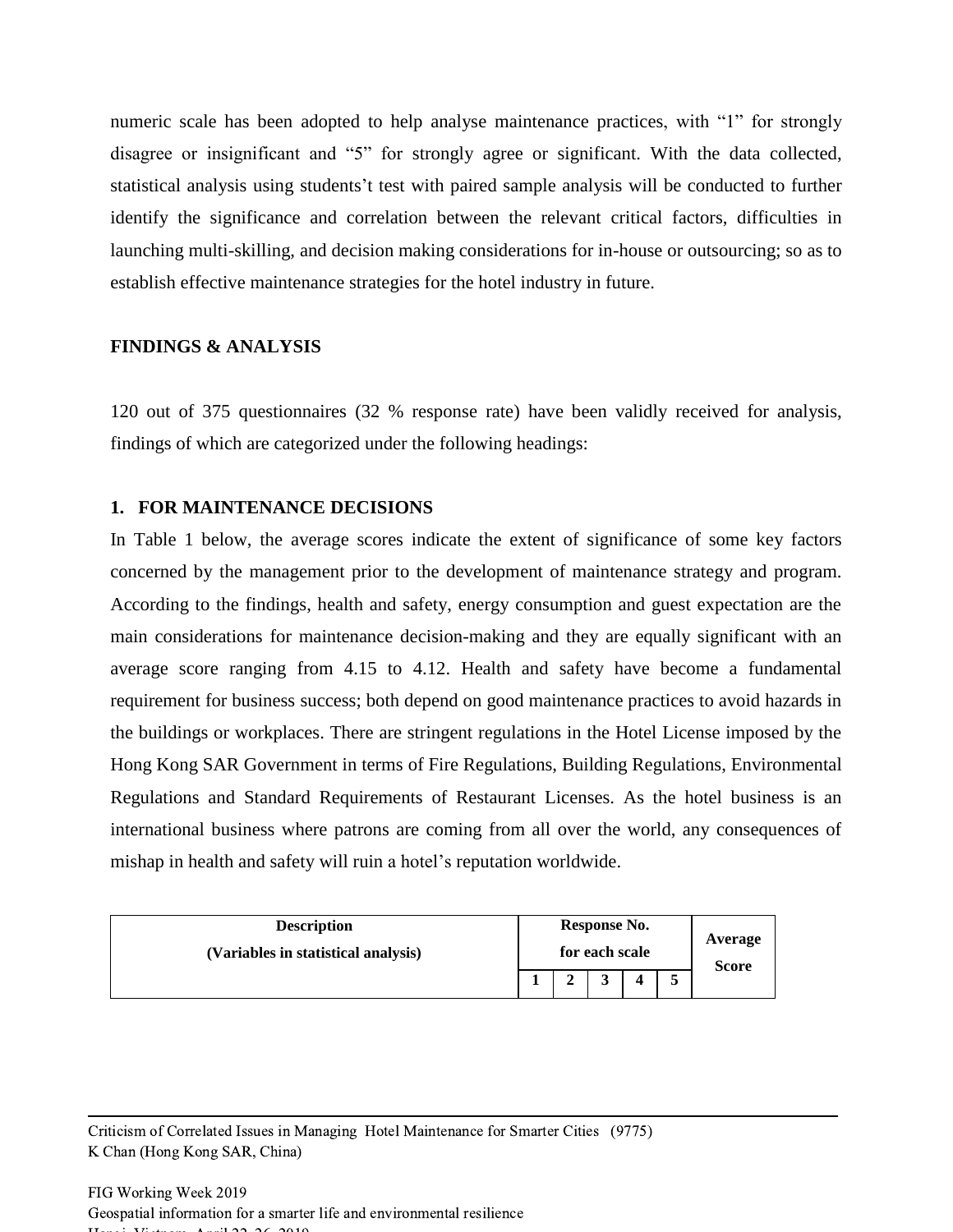| VAR00001 Health and safety                          | $\theta$ | 8  | 14 | 47 | 51 | 4.15 |
|-----------------------------------------------------|----------|----|----|----|----|------|
| VAR00002 Energy consumption                         | $\theta$ | 8  | 14 | 51 | 47 | 4.12 |
| VAR00003 Guest expectation                          | $\theta$ | 12 | 12 | 47 | 49 | 4.12 |
| VAR00004 Degree of influence on business activities | $\theta$ | 14 | 20 | 41 | 45 | 3.95 |
| VAR00005 Environmental Impact                       | 4        | 6  | 35 | 40 | 35 | 3.85 |
| VAR00006 Hotel policy, objectives and targets       | 6        | 4  | 32 | 41 | 37 | 3.85 |
| VAR00007 Maintenance resources                      | 4        | 8  | 32 | 41 | 35 | 3.80 |
| VAR00008 Legal requirements                         | 6        | 8  | 32 | 42 | 32 | 3.71 |
| VAR0000 9 Reliability of system                     | 4        | 8  | 35 | 41 | 32 | 3.76 |
| VAR00010 Criticality of system                      | $\theta$ | 20 | 32 | 39 | 29 | 3.63 |
| VAR00011 System life cycle                          | 3        | 18 | 32 | 38 | 29 | 3.61 |
| VAR00012 Annual budget                              | 6        | 12 | 35 | 38 | 29 | 3.61 |
| VAR00013 Feedback from other department heads       | 8        | 14 | 35 | 39 | 24 | 3.44 |
| VAR00014 Manufacturers recommendations              | 14       | 12 | 32 | 35 | 26 | 3.39 |
| VAR00015 Equipment history records                  | 8        | 24 | 36 | 32 | 20 | 3.27 |

**Table 1 Factors for Maintenance Decision** 

Pursuant to the statistical analysis, there are no significant differences between each group of the two variables (as  $P > .05$ , i.e. the respective paired-samples are correlated and complimentary) in maintenance decision; and therefore the null hypothesis is to be accepted. Leaving either one factor alone in maintenance decision is unwise. The paired-samples are listed in ascending order of significance levels, as tabulated below:

|                |             |                  | <b>Paired Differences</b> |                   |    |                 |
|----------------|-------------|------------------|---------------------------|-------------------|----|-----------------|
| Paired-samples |             |                  | Std.                      | 95% Confidence    |    |                 |
|                |             | Std.             | Error                     | Interval of the   |    | Sig. (2-tailed) |
|                | <b>Mean</b> | <b>Deviation</b> | Mean                      | <b>Difference</b> | df |                 |

Criticism of Correlated Issues in Managing Hotel Maintenance for Smarter Cities (9775) K Chan (Hong Kong SAR, China)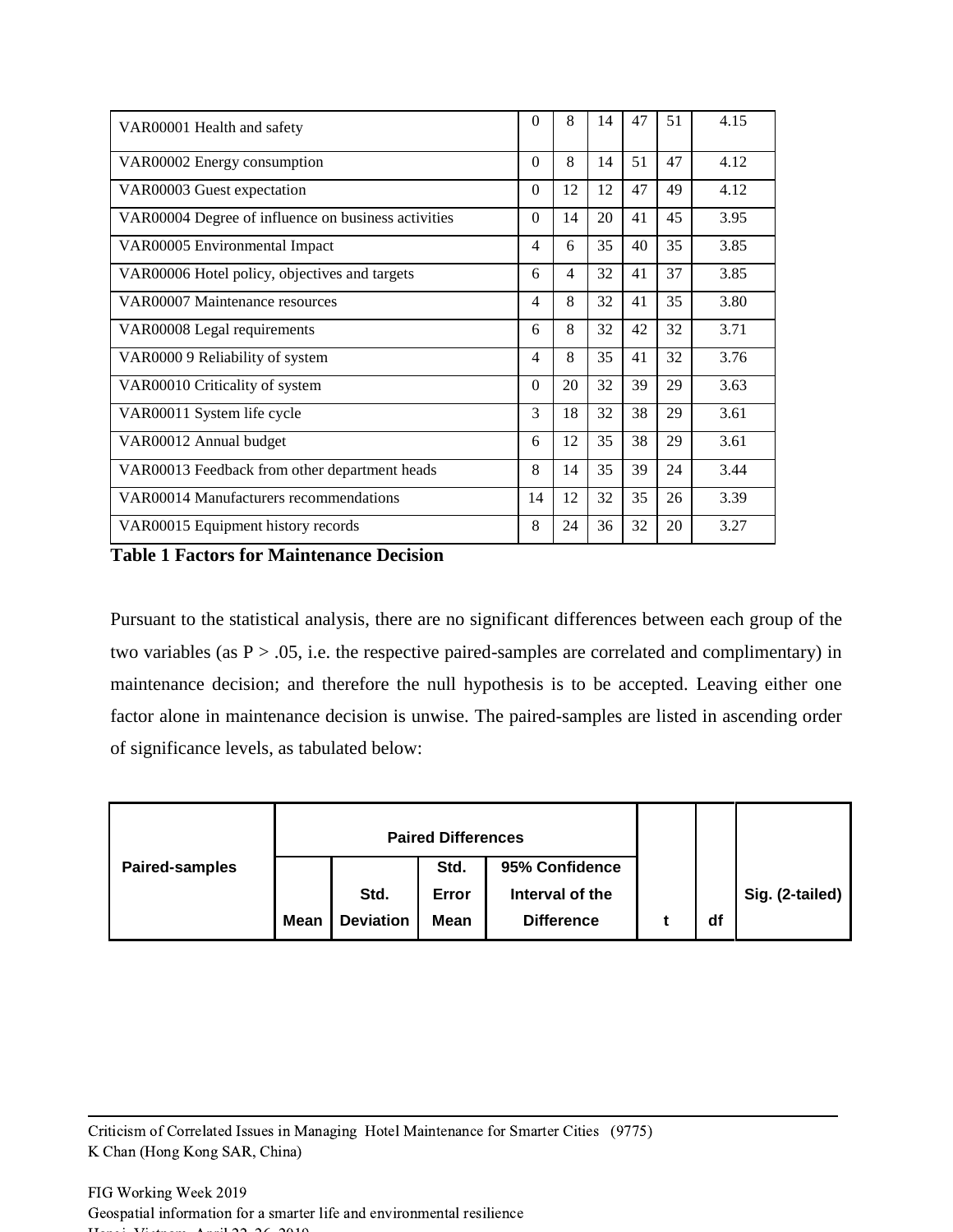| VAR00001- health & safety, |         |         |         |            |         |          |     |       |
|----------------------------|---------|---------|---------|------------|---------|----------|-----|-------|
| and                        |         |         |         |            |         |          |     |       |
| VAR00002- energy           |         |         |         |            |         |          |     |       |
| consumption                | 0.03    | 0.17145 | 0.01714 | $-0.00402$ | 0.06402 | 1.75     | 119 | 0.083 |
| VAR00010 - criticality of  |         |         |         |            |         |          |     |       |
| system, and VAR00011-      |         |         |         |            |         |          |     |       |
| system life cycle          | 0.02    | 0.14071 | 0.01407 | $-0.00792$ | 0.04792 | 1.421    | 119 | 0.158 |
| VAR00005 - environmental   |         |         |         |            |         |          |     |       |
| impact, and                |         |         |         |            |         |          |     |       |
| VAR00006- hotel policies,  |         |         |         |            |         |          |     |       |
| objectives & targets       | $-0.02$ | 0.24536 | 0.02454 | $-0.06868$ | 0.02868 | $-0.815$ | 119 | 0.417 |
| VAR00008 - legal           |         |         |         |            |         |          |     |       |
| requirements, and          |         |         |         |            |         |          |     |       |
| VAR00010- criticality of   |         |         |         |            |         |          |     |       |
| system                     | 0.08    | 0.41875 | 0.04188 | $-0.00309$ | 0.16309 | 1.91     | 119 | 0.059 |
| VAR00013 - equipment       |         |         |         |            |         |          |     |       |
| history records, and       |         |         |         |            |         |          |     |       |
| VAR00014- manufacturer's   |         |         |         |            |         |          |     |       |
| recommendations            | 0.07    | 0.40837 | 0.04084 | $-0.01103$ | 0.15103 | 1.714    | 119 | 0.09  |
| VAR00010- criticality of   |         |         |         |            |         |          |     |       |
| system, and                |         |         |         |            |         |          |     |       |
| VAR00012-annual budget     | 0.03    | 0.26419 | 0.02642 | $-0.02242$ | 0.08242 | 1.136    | 119 | 0.259 |
| VAR00005 - environmental   |         |         |         |            |         |          |     |       |
| impact, and                |         |         |         |            |         |          |     |       |
| VAR00007- maintenance      |         |         |         |            |         |          |     |       |
| resources                  | 0.02    | 0.31718 | 0.03172 | $-0.04294$ | 0.08294 | 0.631    | 119 | 0.53  |

**Table 2 Paired-samples analysis - Factors for Maintenance Decision** 

- VAR0001 VAR0002 reflects that *health & safety* closely connect to *energy consumption* in maintenance decision making.
- VAR00010 VAR00011 reflects that *criticality of system* closely connects to *system life cycle*  in maintenance decision making.
- VAR0005 VAR0006 reflects that *environmental impact* closely connects to *hotel policies, objectives & targets* in maintenance decision making.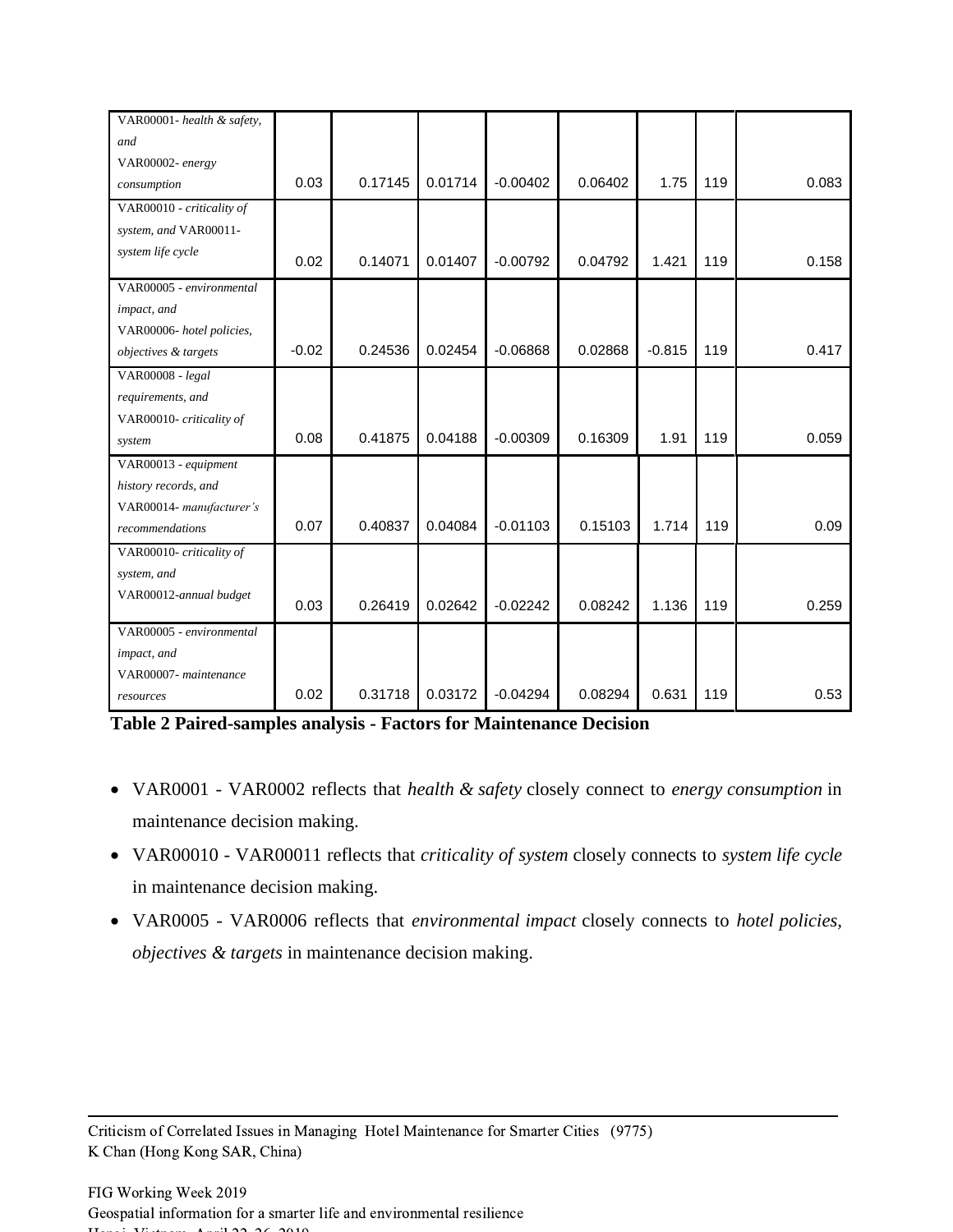- VAR00008 VAR00010 reflects that *legal requirements* closely connect to *criticality of system* in maintenance decision making.
- VAR00013 VAR00014 reflects that *equipment history records* closely connect to *manufacturer's recommendations* in maintenance decision making.
- VAR00010 VAR00012 reflects that *criticality of system* closely connect to *annual budget* in maintenance decision making.
- VAR0005 VAR0007 reflects that *environmental impact* closely connects to *maintenance resources* in maintenance decision making.

# **2. FOR IN-HOUSE OR OUTSOURCING MAINTENANCE**

Maintenance could be performed by in-house direct labour force or outsourced contractors, or a fair combination of both, though there seems no general guideline of such proportion. The survey results of "Factors for considering in-house or outsourcing maintenance" are reflected in Table 3 below.

| <b>Description</b><br>(Variables in statistical analysis)   |          | Response No.<br>for each scale | Average<br><b>Score</b> |    |    |      |
|-------------------------------------------------------------|----------|--------------------------------|-------------------------|----|----|------|
|                                                             |          | 2                              | 3                       | 4  | 5  |      |
| VAR00016 Practical skills of in-house maintenance personnel | $\Omega$ | $\Omega$                       | 24                      | 47 | 49 | 4.22 |
| VAR00017 Expertise from outsourcing                         | $\Omega$ | $\Omega$                       | 24                      | 47 | 49 | 4.22 |
| VAR00018 Time constraints                                   | $\Omega$ | 6                              | 14                      | 51 | 49 | 4.20 |
| VAR00019 Legal requirements                                 | $\Omega$ | 6                              | 18                      | 49 | 47 | 4.15 |
| VAR00020 Availability of in-house labor force               | $\Omega$ | 6                              | 35                      | 38 | 41 | 3.95 |
| VAR00021 Transfer risk via outsourcing                      | $\Omega$ | 6                              | 35                      | 38 | 41 | 3.95 |
| VAR00022 Use of special tools and testing instruments       | $\Omega$ | 6                              | 35                      | 38 | 41 | 3.95 |
| VAR00023 Degree of system complexity                        | $\Omega$ | 6                              | 35                      | 41 | 38 | 3.88 |
| VAR00024 Financial constrains                               | $\Omega$ | 8                              | 35                      | 39 | 38 | 3.88 |
| VAR00025 Technical support from manufacturers or suppliers  | $\Omega$ | 8                              | 39                      | 38 | 35 | 3.83 |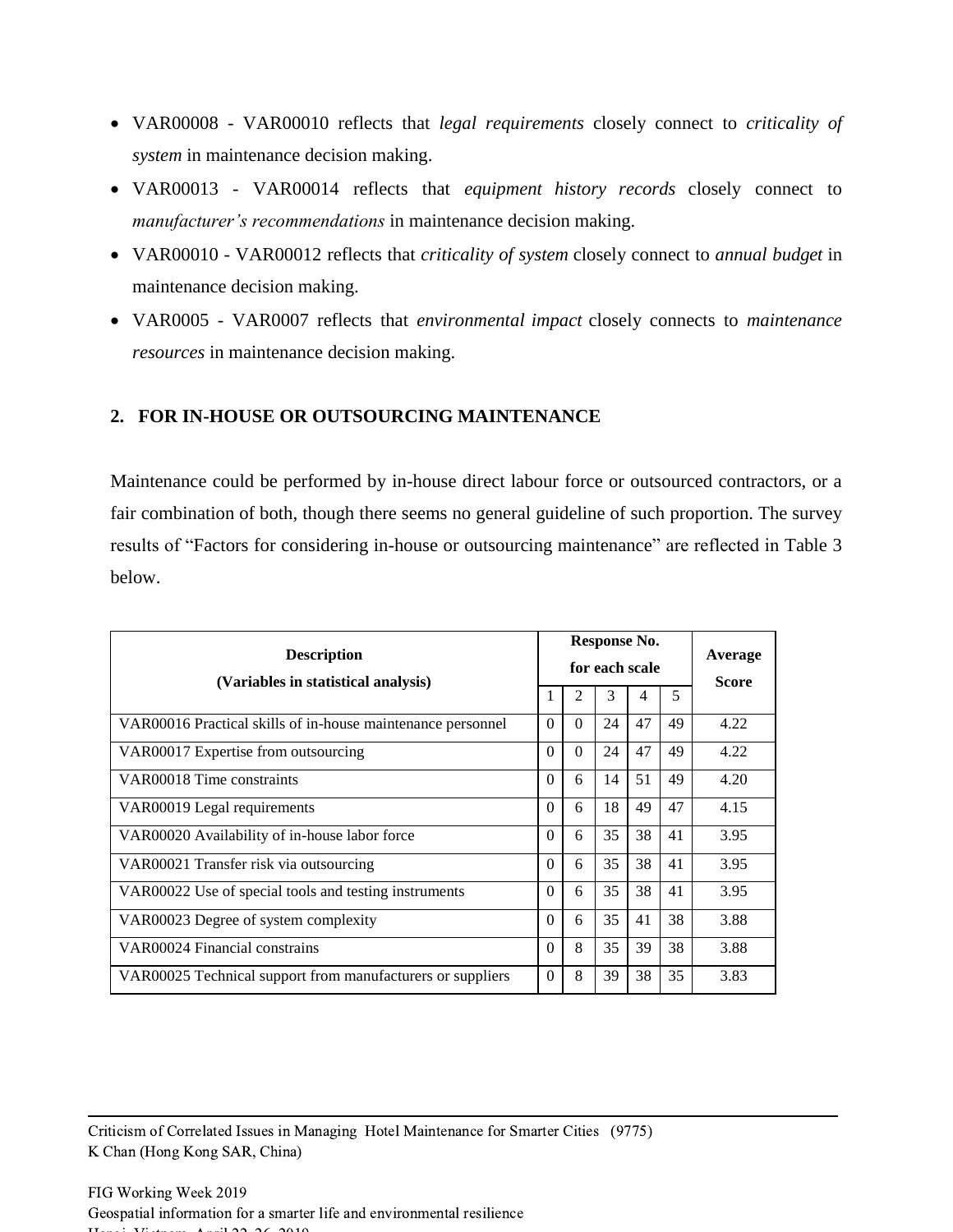| VAR00026 Use of proprietary units or parts |  | $\sim$ | 39            | 32          |  |
|--------------------------------------------|--|--------|---------------|-------------|--|
| VAR00027 Historical information            |  | $\sim$ | $\mathcal{D}$ | $2^{\circ}$ |  |

**Table 3 Factors for considering in-house or outsourcing maintenance**

The major considerations are Practical skills of in-house maintenance personnel (4.22), Expertise from outsourcing (4.22), Time constraints (4.20), and Legal requirements (4.15). It seems apparent that Senior management has to strike a balance among these crucial factors to achieve the optimal benefits and/or sustainable competitive advantage for the hotel organization as a whole.

For more expertised maintenance works where in-house staff could not perform, would have to be outsourced (e.g. maintenance for generator, chiller, boiler). For more immediate attention is required in certain maintenance, in-house staff would be prioritized (and/or trained to perform e.g. when downtime happens in food/beverage services/equipments). In some cases like licensing or renewal of license e.g. lift/escalator installations (relevant registered lift contractor & registered lift engineer should be employed to pursue the Form 11 certificate to be issued by EMSD in HKSAR), fire protection systems (relevant registered FSI contractor should be employed to do annual check up as required by FSD in HKSAR); there is no choice but to outsource (a hotel operator could not afford to keep such personnel just for these annual exercises).

Moreover, senior management has to carefully compare the actual time (including waiting time and operation time) rendered by an outsourced contractor with that of in-house staff. The degree of skillfulness possessed by a specialized contractor is often better (in terms of technical knowledge, skill, equipment, speed, flexible manpower shuffling etc) than in-house staff, even the latter would be trained. The next tier of vital factors are Availability of in-house labor force (3.95), Transfer risk via outsourcing (3.95), Use of special tools and testing instruments, (3.95), Degree of system complexity (3.88), Financial constrains (3.88), and Technical support from manufacturers or suppliers (3.83); which are self-explanatory. The last tier of vital factors is Use

Criticism of Correlated Issues in Managing Hotel Maintenance for Smarter Cities (9775) K Chan (Hong Kong SAR, China)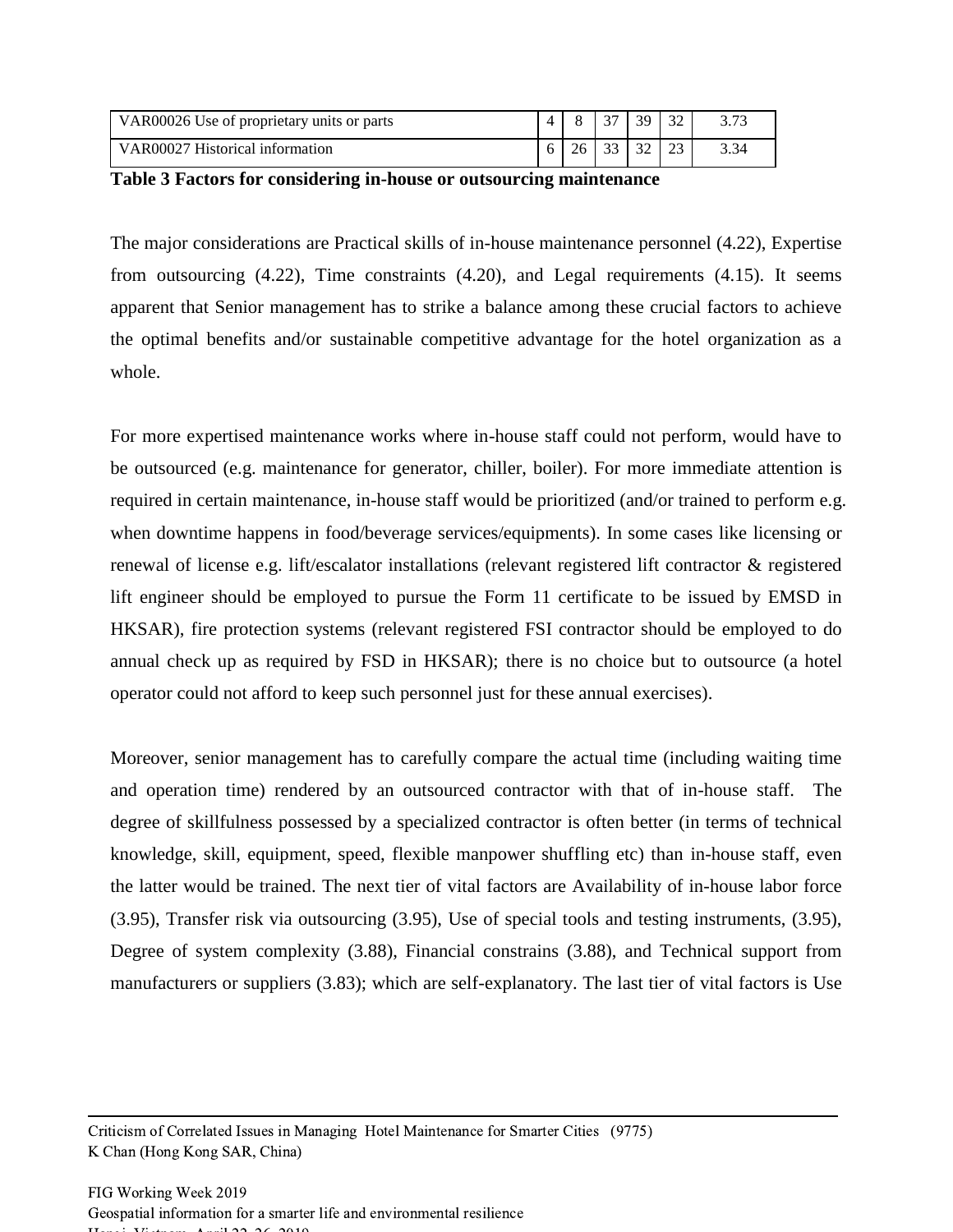of proprietary units or parts (3.73) and Historical information (3.34).

Pursuant to the statistical analysis, there are no significant differences between each group of the two variables (as  $P > .05$ , i.e. the respective paired-samples are correlated and complimentary) in considering in-house or outsourcing maintenance; and therefore the null hypothesis is to be accepted. Leaving either one factor alone in considering in-house or outsourcing maintenance is unwise. The paired-samples are listed in ascending order of significance levels, as tabulated below: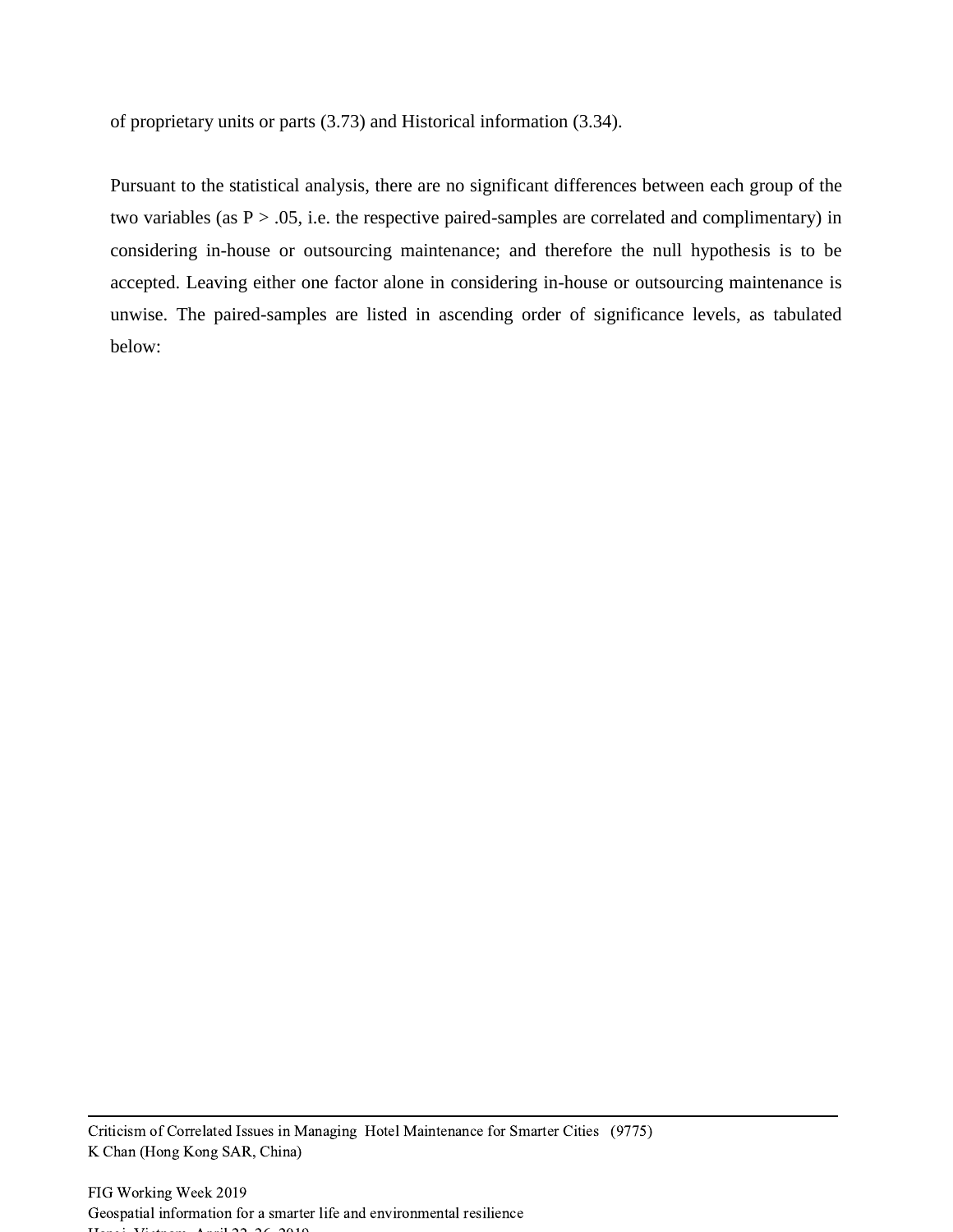| <b>Paired-samples</b>                                      | <b>Mean</b> | Std.<br><b>Deviation</b> | <b>Paired Differences</b><br>Std.<br>Error<br>Mean | 95% Confidence<br>Interval of the |         | t     | df  | Sig.<br>(2-tailed) |
|------------------------------------------------------------|-------------|--------------------------|----------------------------------------------------|-----------------------------------|---------|-------|-----|--------------------|
|                                                            |             |                          |                                                    | <b>Difference</b>                 |         |       |     |                    |
| VAR00021 - transfer risk via<br>outsourcing, and VAR00023- |             |                          |                                                    |                                   |         |       |     |                    |
| degree of system complexity                                | 0.02        | 0.14071                  | 0.01407                                            | $-0.00792$                        | 0.04792 | 1.421 | 119 | 0.158              |
| VAR00022 - use of special tools                            |             |                          |                                                    |                                   |         |       |     |                    |
| & testing instruments closely,                             |             |                          |                                                    |                                   |         |       |     |                    |
| and                                                        |             |                          |                                                    |                                   |         |       |     |                    |
| VAR00023- degree of system                                 |             |                          |                                                    |                                   |         |       |     |                    |
| complexity                                                 | 0.02        | 0.14071                  | 0.01407                                            | $-0.00792$                        | 0.04792 | 1.421 | 119 | 0.158              |

**Table 4 Paired-samples analysis – Factors for considering in-house or outsourcing** 

- VAR00021 VAR00023 reflects that *transfer risk via outsourcing* closely connect to *degree of system complexity* in consideration for in-house or outsourcing.
- VAR00022 VAR00023 reflects that *use of special tools & testing instruments closely* connect to *degree of system complexity* in consideration for in-house or outsourcing.

# **3. FOR MULTI-SKILLING**

Multi-skilling is a form of working arrangement to enhance engineering staff's competency through proper training. Multi-skilled training offers staff the ability to individually undertake a wider range of tasks, and increase the flexibility of allocating day-to-day maintenance duties. This would better escalate staff's ability, enhance the overall quality and reduce staffing costs ultimately.

Mono-skilled staff/technicians are normally less capable of achieving multi tasks owing to inadequate knowledge/skill. To convert them to multi-skilled technicians would require both internal and external trainings. They are not eager to accept changes, as they have to pay more

Criticism of Correlated Issues in Managing Hotel Maintenance for Smarter Cities (9775) K Chan (Hong Kong SAR, China)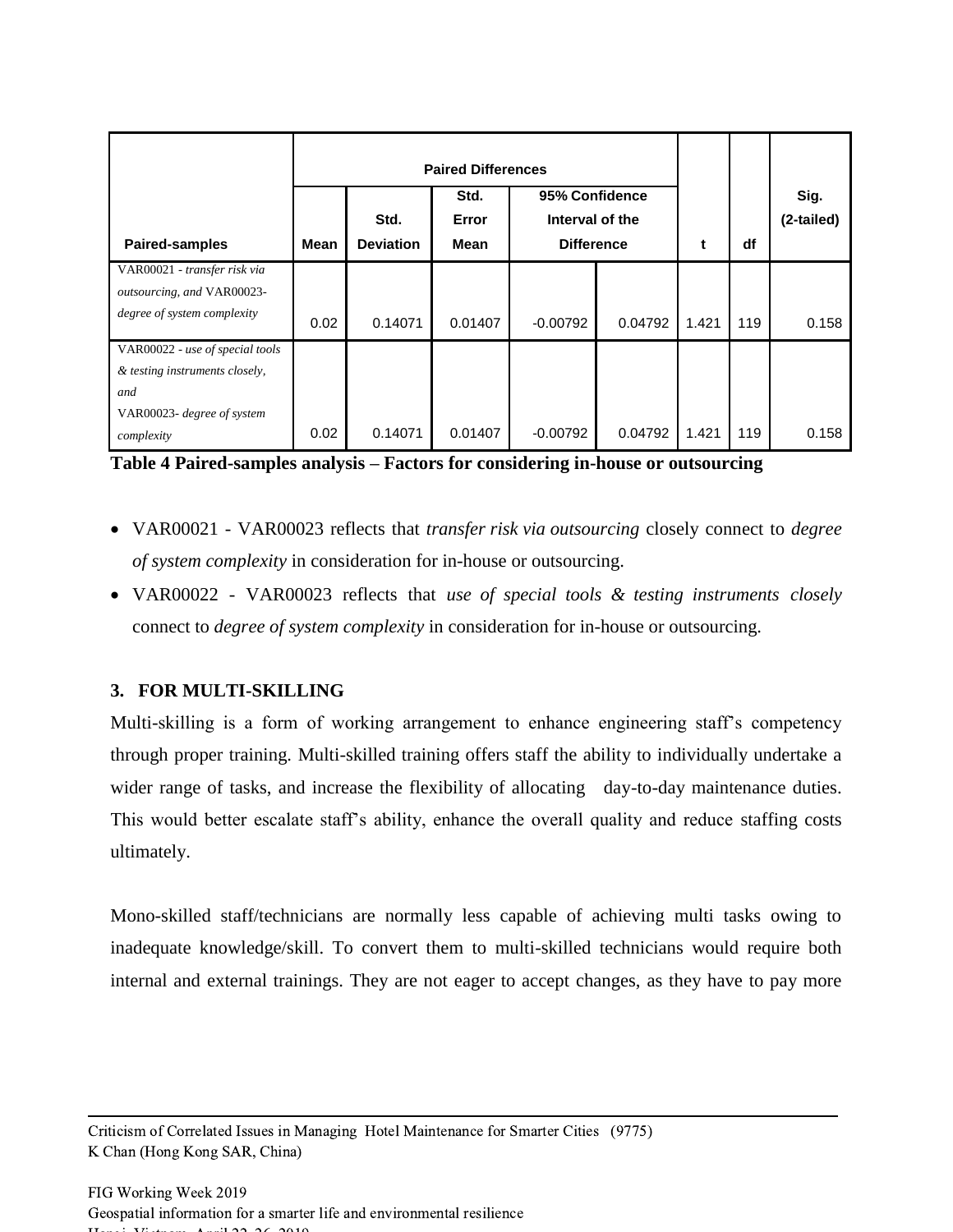effort to learn, and subsequently increase their workload.

As shown in Table 5 below, front-line maintenance technicians' dissatisfaction at doing more tasks (3.49), time constraint on providing adequate internal training (3.46), and shortage of manpower to promote and monitor multi-skilling (3.29) are crucial factors to implement such scheme; while financial constraints on supporting the plan of multi-skilling (2.73) appears not very significant.

| <b>Description</b><br>(Variables in statistical analysis)                           |    |    | Response No.<br>for each scale |    |    | Average<br><b>Score</b> |
|-------------------------------------------------------------------------------------|----|----|--------------------------------|----|----|-------------------------|
|                                                                                     |    | 2  | 3                              | 4  | 5  |                         |
| VAR00028 Front-line maintenance technicians' dissatisfaction at doing more<br>tasks | 6  | 24 | 26                             | 35 | 29 | 3.49                    |
| VAR00029 Time constraint on providing adequate internal training                    | 12 | 12 | 32                             | 38 | 26 | 3.46                    |
| VAR00030 Shortage of manpower to promote and monitor multi-skilling                 | 8  | 14 | 48                             | 32 | 18 | 3.29                    |
| VAR00031 Financial constraints on supporting the plan of multi-skilling             | 14 | 35 | 47                             | 14 | 10 | 2.73                    |

**Table 5 Barriers to deployment of multi-skilling**

Pursuant to the statistical analysis, there are no significant differences between each group of the two variables (as  $P > .05$ , i.e. the respective paired-samples are correlated and complimentary) in judging the barriers to deployment of multi-skilling for in-house staff, and therefore the null hypothesis is to be accepted. Leaving either one factor alone in judging the barriers to deployment of multi-skilling for in-house staff is unwise.

|                       |             | <b>Paired Differences</b> |             |                   |  |    |            |
|-----------------------|-------------|---------------------------|-------------|-------------------|--|----|------------|
|                       |             |                           | Std.        | 95% Confidence    |  |    | Sig.       |
|                       |             | Std.                      | Error       | Interval of the   |  |    | (2-tailed) |
| <b>Paired-samples</b> | <b>Mean</b> | <b>Deviation</b>          | <b>Mean</b> | <b>Difference</b> |  | df |            |

Criticism of Correlated Issues in Managing Hotel Maintenance for Smarter Cities (9775) K Chan (Hong Kong SAR, China)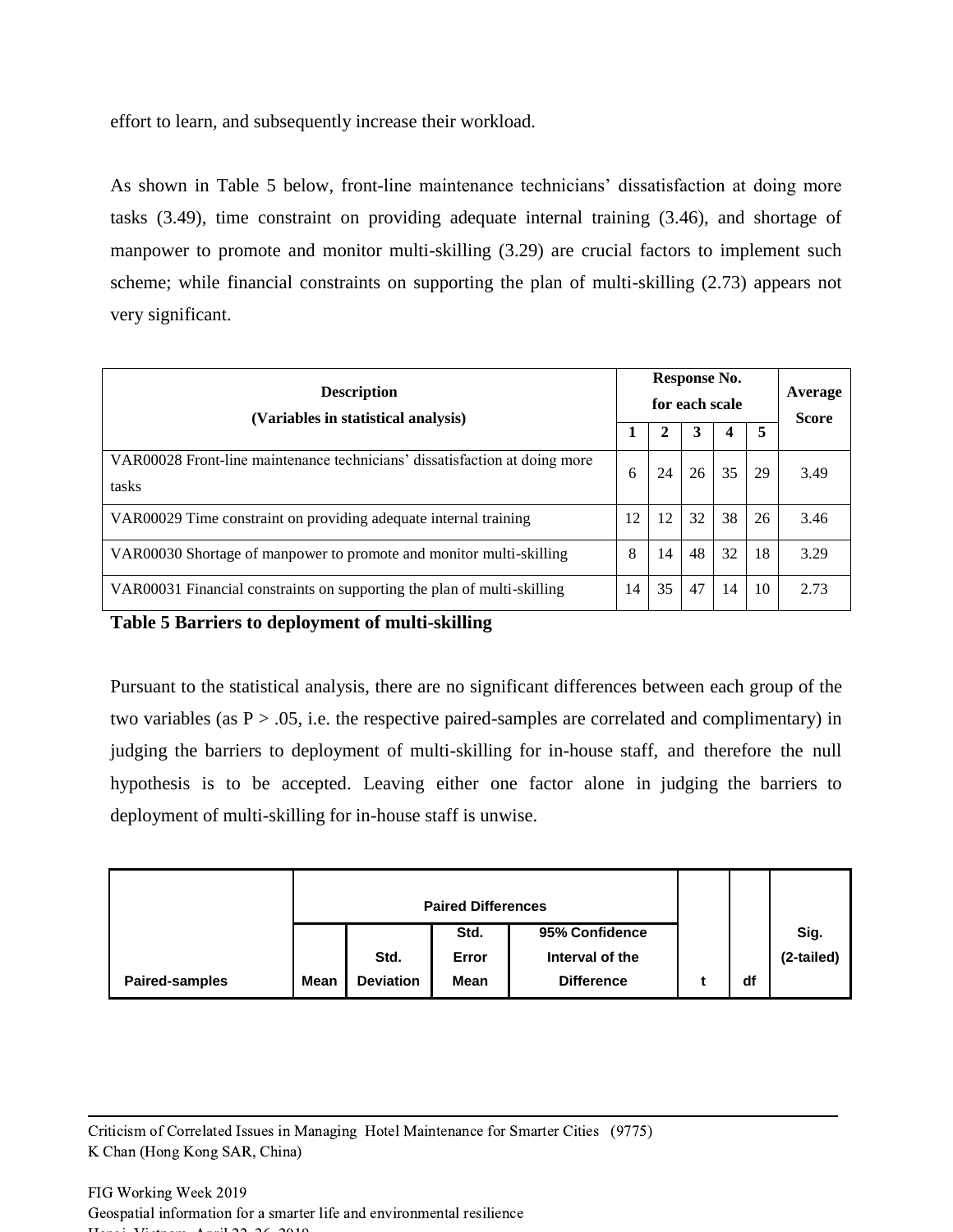| VAR00028 - frontline          |      |         |         |            |         |       |     |       |
|-------------------------------|------|---------|---------|------------|---------|-------|-----|-------|
| maintenance technicians'      |      |         |         |            |         |       |     |       |
| dissatisfaction at doing more |      |         |         |            |         |       |     |       |
| tasks, and                    |      |         |         |            |         |       |     |       |
| VAR00029- time constraints on |      |         |         |            |         |       |     |       |
| providing adequate internal   |      |         |         |            |         |       |     |       |
| training                      | 0.02 | 0.56818 | 0.05682 | $-0.09274$ | 0.13274 | 0.352 | 119 | 0.726 |

**Table 6 Paired-samples analysis – Barriers to deployment of multi-skilling**

• VAR00028 - VAR00029 reflects that *frontline maintenance technicians' dissatisfaction at doing more tasks* closely connect to *time constraints on providing adequate internal training* in judging the barriers to deployment of multi-skilling for in-house staff.

# **4. FOR MAINTENANCE DECISION VS. IN-HOUSE OR OUTSOURCING**

Senior management has to consider appropriate optimization of maintenance costs and resources allocation among in-house, in-house plus multi-skilling training, and outsourcing. More knowledge about maintenance cost distributions (routine, corrective, preventive, emergency) would enable hotel operators to optimize resources. Preventive Maintenance would be more emphasized than Corrective Maintenance, to project a better control and reduce system failures, and thus have a better control over maintenance expenditure.

In some cases, hiring few more-qualified/productive/multi-skilled labour on part-time basis would help reduce maintenance costs and improve effectiveness/efficiencies; instead of purely relying upon long established in-house full-time employees. Outsourcing some maintenance works that demand higher expertise, updated knowledge and advanced equipments could be considered. It is anticipated that further influence regarding incentive, momentum, and pressure may be imposed to in-house staff for improvement.

Pursuant to the statistical analysis, there are no significant differences between each group of the two variables (as  $P > .05$ , i.e. the respective paired-samples are correlated and complimentary) in

Criticism of Correlated Issues in Managing Hotel Maintenance for Smarter Cities (9775) K Chan (Hong Kong SAR, China)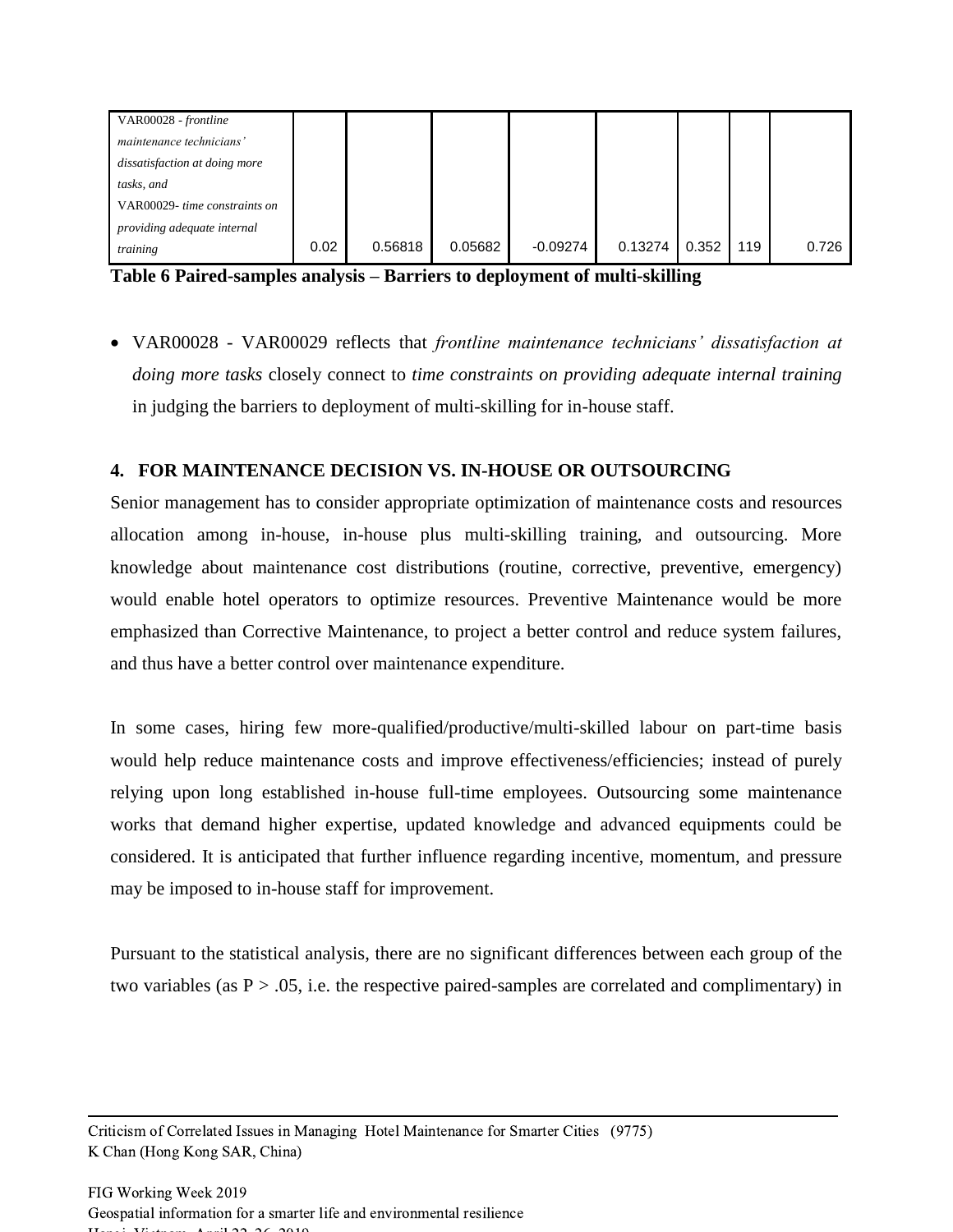maintenance decision making and judging for in-house or outsourcing, and therefore the null hypothesis is to be accepted. Leaving either one factor alone in maintenance decision making and judging for in-house or outsourcing is unwise. The paired-samples are listed in ascending order of significance levels, as tabulated below:

|                        |         |                  | <b>Paired Differences</b> |                                |         |          |     | Sig.<br>$(2-tai$ |
|------------------------|---------|------------------|---------------------------|--------------------------------|---------|----------|-----|------------------|
| Paired-sample          |         | Std.             | Std. Error                | 95% Confidence Interval of the |         |          |     | led)             |
| s                      | Mean    | <b>Deviation</b> | <b>Mean</b>               | <b>Difference</b>              |         | t        | df  |                  |
| VAR00004 - degree      |         |                  |                           |                                |         |          |     |                  |
| of influence on        |         |                  |                           |                                |         |          |     |                  |
| business activities,   |         |                  |                           |                                |         |          |     |                  |
| and                    |         |                  |                           |                                |         |          |     |                  |
| VAR00024-              |         |                  |                           |                                |         |          |     |                  |
| financial              |         |                  |                           |                                |         |          |     |                  |
| constraints            | 0.07    | 0.40837          | 0.04084                   | $-0.01103$                     | 0.15103 | 1.714    | 119 | 0.09             |
| VAR00009 -             |         |                  |                           |                                |         |          |     |                  |
| reliability of system, |         |                  |                           |                                |         |          |     |                  |
| and                    |         |                  |                           |                                |         |          |     |                  |
| VAR00026-              |         |                  |                           |                                |         |          |     |                  |
| historical             |         |                  |                           |                                |         |          |     |                  |
| information            | 0.02    | 0.14071          | 0.01407                   | $-0.00792$                     | 0.04792 | 1.421    | 119 | 0.158            |
| VAR00001 - health      |         |                  |                           |                                |         |          |     |                  |
| & safety, and          |         |                  |                           |                                |         |          |     |                  |
| VAR00019-legal         |         |                  |                           |                                |         |          |     |                  |
| requirements           | 0.02    | 0.24536          | 0.02454                   | $-0.02868$                     | 0.06868 | 0.815    | 119 | 0.417            |
| VAR00001 - health      |         |                  |                           |                                |         |          |     |                  |
| & safety, and          |         |                  |                           |                                |         |          |     |                  |
| VAR00016-              |         |                  |                           |                                |         |          |     |                  |
| practical skills of    |         |                  |                           |                                |         |          |     |                  |
| in-house               |         |                  |                           |                                |         |          |     |                  |
| maintenance            |         |                  |                           |                                |         |          |     |                  |
| personnel              | $-0.05$ | 0.29729          | 0.02973                   | $-0.10899$                     | 0.00899 | $-1.682$ | 119 | 0.096            |
| VAR00003 - guest       |         |                  |                           |                                |         |          |     |                  |
| expectation, and       |         |                  |                           |                                |         |          |     |                  |
| VAR00019-legal         |         |                  |                           |                                |         |          |     |                  |
| requirements           | $-0.03$ | 0.26419          | 0.02642                   | $-0.08242$                     | 0.02242 | $-1.136$ | 119 | 0.259            |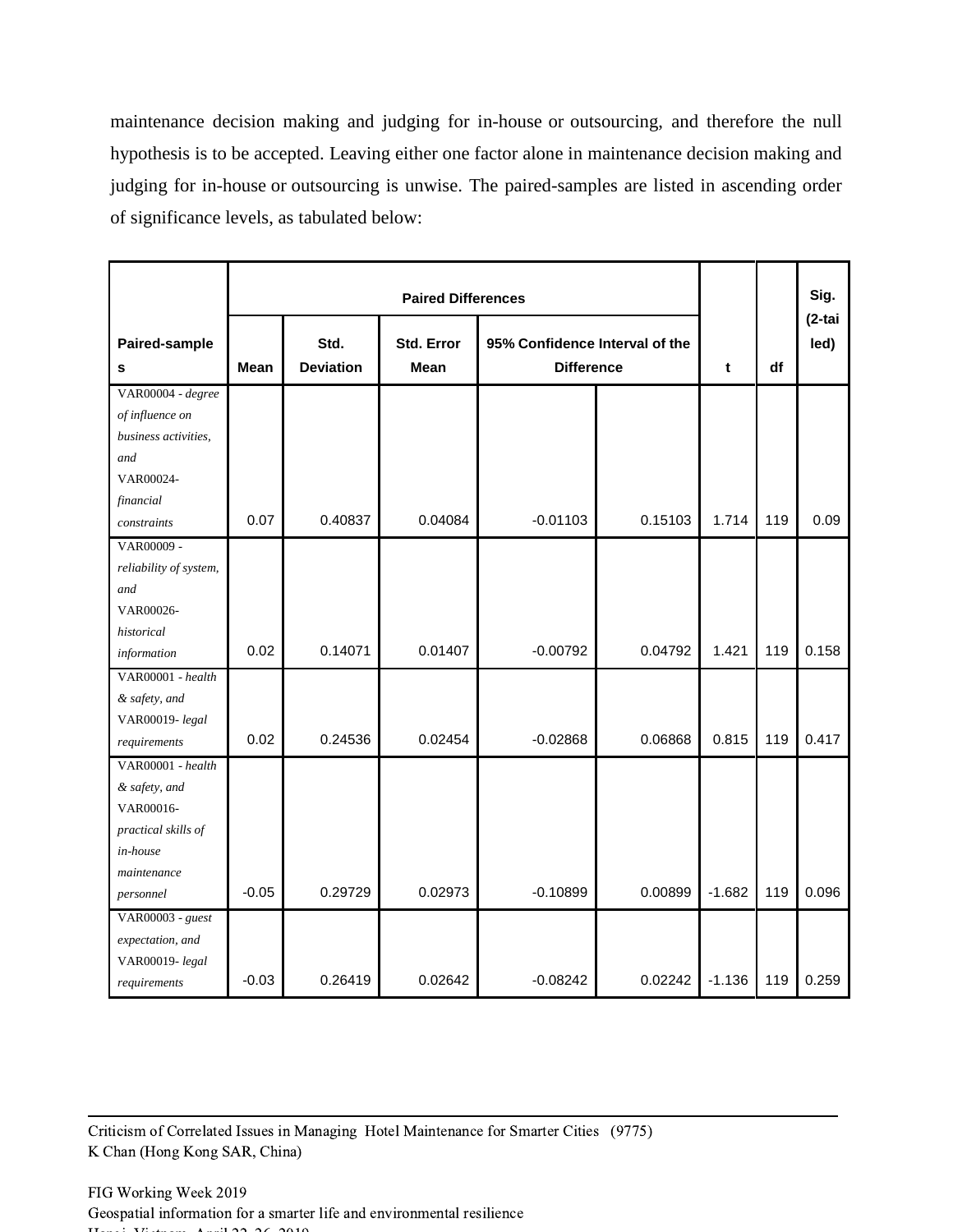| VAR00004 - degree    |      |         |         |            |         |       |     |       |
|----------------------|------|---------|---------|------------|---------|-------|-----|-------|
| of influence on      |      |         |         |            |         |       |     |       |
| business activities, |      |         |         |            |         |       |     |       |
| and                  |      |         |         |            |         |       |     |       |
| VAR00023-            |      |         |         |            |         |       |     |       |
| Degree of system     |      |         |         |            |         |       |     |       |
| complexity           | 0.03 | 0.41329 | 0.04133 | $-0.05201$ | 0.11201 | 0.726 | 119 | 0.47  |
| VAR00004 - degree    |      |         |         |            |         |       |     |       |
| of influence on      |      |         |         |            |         |       |     |       |
| business activities, |      |         |         |            |         |       |     |       |
| and                  |      |         |         |            |         |       |     |       |
| VAR00021-            |      |         |         |            |         |       |     |       |
| Transfer risk via    |      |         |         |            |         |       |     |       |
| outsourcing          | 0.01 | 0.38912 | 0.03891 | $-0.06721$ | 0.08721 | 0.257 | 119 | 0.798 |

**Table 7 Paired-samples analysis – Maintenance decision vs. in-house or outsourcing**

- VAR00004 VAR00024 reflects that *degree of influence on business activities* in maintenance management decision making closely connects to *financial constraints* in considering in-house or outsourcing.
- VAR00009 VAR00026 reflects that *reliability of system* in maintenance management decision making closely connects to *historical information* in considering in-house or outsourcing.
- VAR00003 VAR00019 reflects that *guest expectation* in maintenance management decision making closely connects to *legal requirements* in considering in-house or outsourcing.
- VAR00001 VAR00016 reflects that *health & safety* in maintenance decision making closely connects to *practical skills of in-house maintenance personnel* in considering in-house or outsourcing.
- VAR00001 VAR00019 reflects that *health & safety* in maintenance decision making closely connects to *legal requirements* in considering in-house or outsourcing.
- VAR00004 VAR00021 reflects that *degree of influence on business activities* in maintenance decision making closely connects to *Transfer risk via outsourcing* in considering in-house or outsourcing.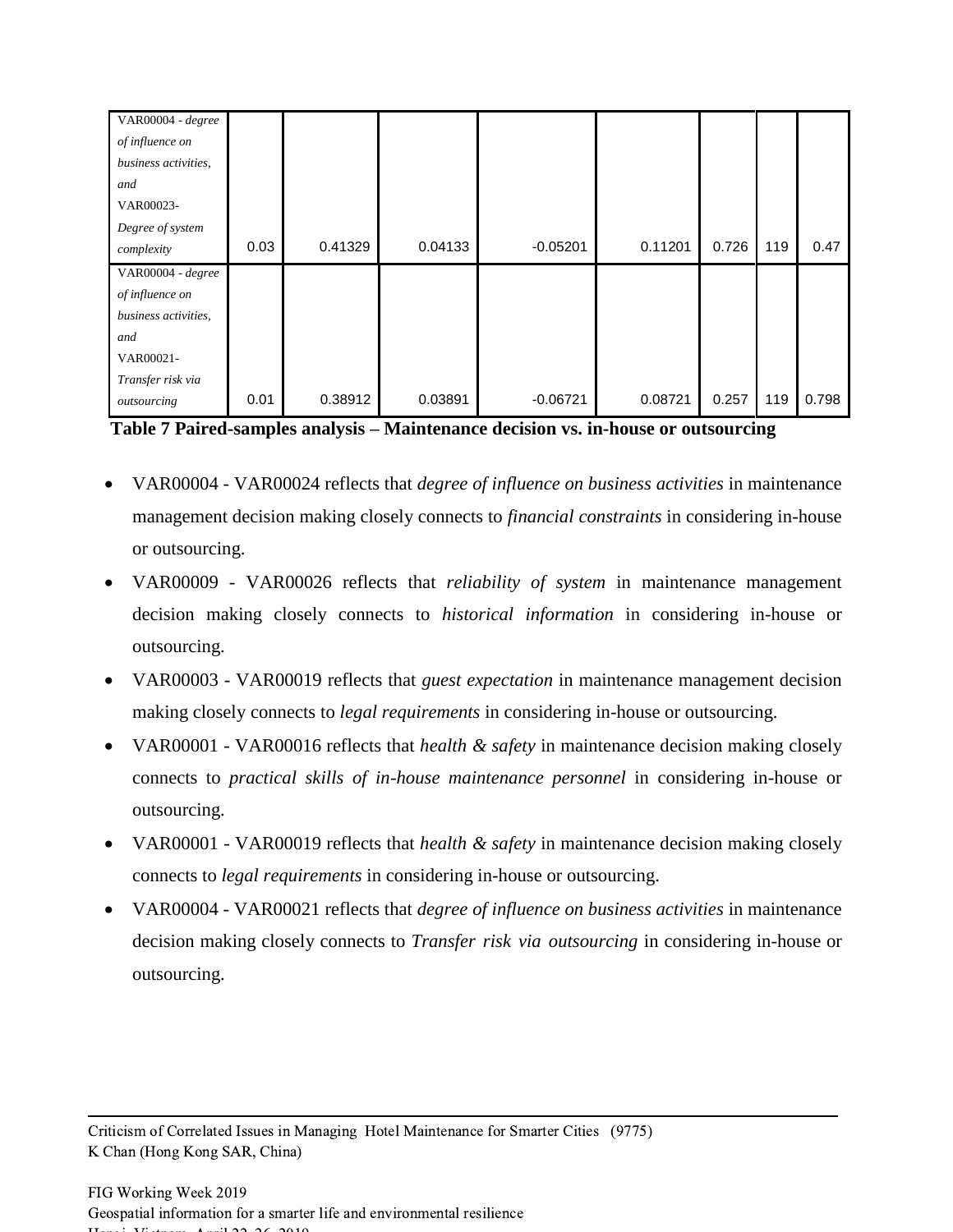• VAR00004 - VAR00023 reflects that *degree of influence on business activities* in maintenance management decision making closely connects to *Degree of system complexity* in considering in-house or outsourcing.

## **5. For maintenance decision vs. multi-skilling**

Pursuant to the statistical analysis, there are no significant differences between each group of the two variables (as  $P > .05$ , i.e. the respective paired-samples are correlated and complimentary) in maintenance decision making and judging the barriers to deployment of multi-skilling for in-house staff, and therefore the null hypothesis is to be accepted. Leaving either one factor alone in maintenance decision making and judging the barriers to deployment of multi-skilling for in-house staff is unwise. The paired-samples are listed in ascending order of significance levels, as tabulated below:

|                               | <b>Paired Differences</b> |                  |             |                   |         |          |     |            |
|-------------------------------|---------------------------|------------------|-------------|-------------------|---------|----------|-----|------------|
|                               |                           |                  | Std.        | 95% Confidence    |         |          |     | Sig.       |
|                               |                           | Std.             | Error       | Interval of the   |         |          |     | (2-tailed) |
| <b>Paired-samples</b>         | <b>Mean</b>               | <b>Deviation</b> | <b>Mean</b> | <b>Difference</b> |         | t        | df  |            |
| VAR00013 - feedback from      |                           |                  |             |                   |         |          |     |            |
| other department heads, and   |                           |                  |             |                   |         |          |     |            |
| VAR00029-time constraints on  |                           |                  |             |                   |         |          |     |            |
| providing adequate internal   |                           |                  |             |                   |         |          |     |            |
| training                      | 0.01                      | 0.30134          | 0.03013     | $-0.04979$        | 0.06979 | 0.332    | 119 | 0.741      |
| VAR00014 - manufacturers      |                           |                  |             |                   |         |          |     |            |
| recommendations, and          |                           |                  |             |                   |         |          |     |            |
| VAR00029- time constraints on |                           |                  |             |                   |         |          |     |            |
| providing adequate internal   |                           |                  |             |                   |         |          |     |            |
| training                      | $-0.06$                   | 0.31205          | 0.0312      | $-0.12192$        | 0.00192 | $-1.923$ | 119 | 0.057      |
| VAR00013 - feedback from      |                           |                  |             |                   |         |          |     |            |
| other department heads, and   |                           |                  |             |                   |         |          |     |            |
| VAR00028-frontline            |                           |                  |             |                   |         |          |     |            |
| maintenance technicians'      |                           |                  |             |                   |         |          |     |            |
| dissatisfaction at doing more |                           |                  |             |                   |         |          |     |            |
| tasks                         | $-0.01$                   | 0.57726          | 0.05773     | $-0.12454$        | 0.10454 | $-0.173$ | 119 | 0.863      |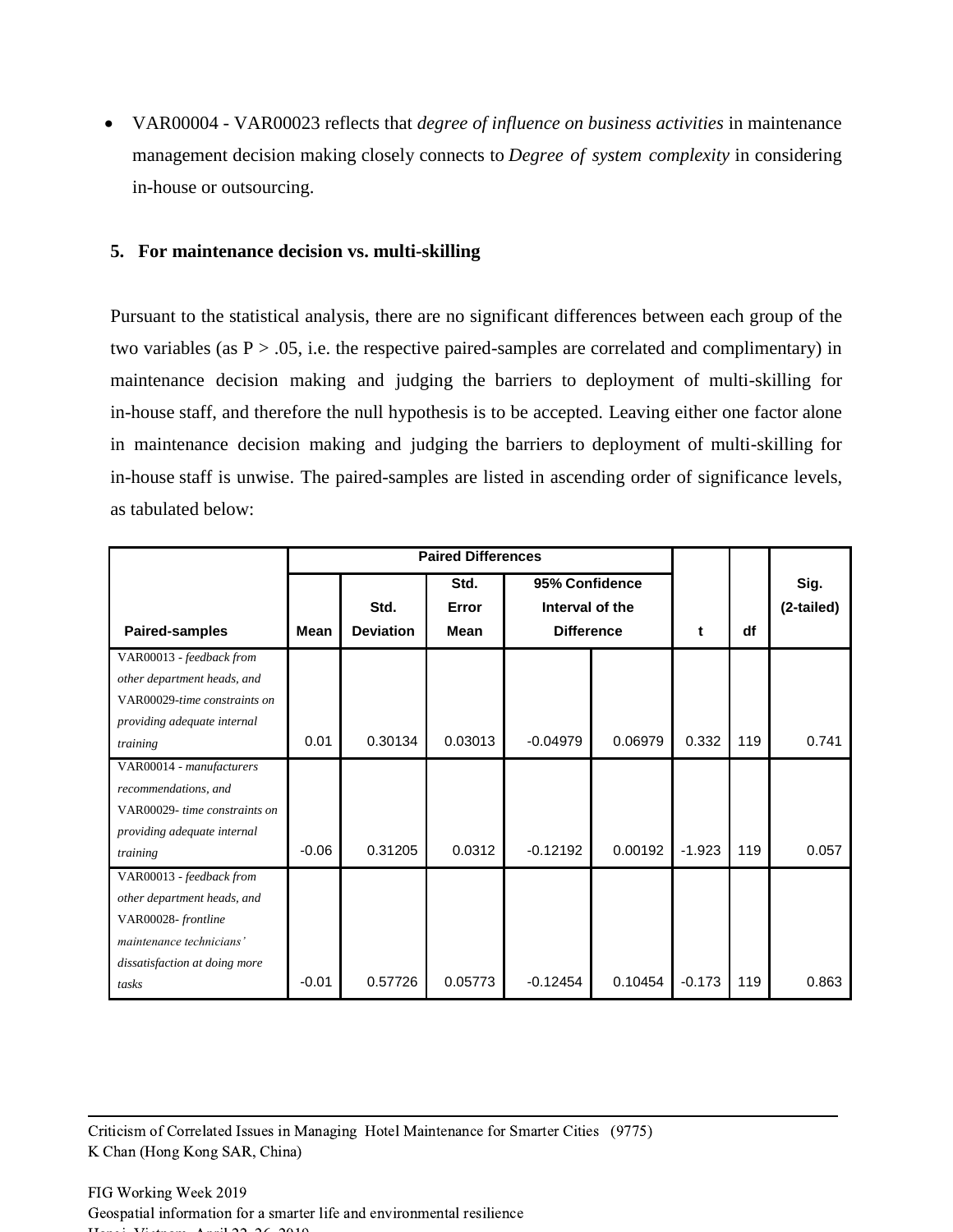# **Table 8 Paired-samples analysis – Maintenance decision vs. deployment of multi-skilling**

- VAR00013 VAR00029 reflects that *feedback from other department heads* in maintenance management decision making closely connects to *time constraints on providing adequate internal training* in judging the barriers to deployment of multi-skilling for in-house staff.
- VAR00014 VAR00029 reflects that *manufacturers recommendations* in maintenance decision making closely connects to *time constraints on providing adequate internal training*  in judging the barriers to deployment of multi-skilling for in-house staff.
- VAR00013 VAR00028 reflects that *feedback from other department heads* in maintenance decision making closely connects to *frontline maintenance technicians' dissatisfaction at doing more tasks* in judging the barriers to deployment of multi-skilling for in-house staff.

# **CONCLUSION**

Being an international smart city like Hong Kong, modernized management techniques and advanced facilities have been adopted in upkeeping the Hotel Industry to promote for a smarter city. Not only to escalate its Gross Domestic Product (GDP), but also to attract more tourists coming, to enjoy also the better managed Hotel Facilities. Contemporary outsourcing affects significantly in each business sector, whether it is public, private, profitable or non-profitable organization. Using various hotel data, outsourcing strategies do apply in managing secondary or supplementary services to mitigate expenditures, release capital resources, upgrade service quality whilst concentrate in organizations' primary activities for contributing towards a successful smarter city. The success of a hotel relies principally on satisfying customers' wants and expectation through quality of services (such as hospitality, guestroom, food/beverage, leisure facilities if any) and also cost control; which subsequently hooks upon proper hotel management and maintenance. In this research, there are 7 significantly correlated paired-samples in maintenance decision, 2 in in-house or outsourcing, 1 in multi-skilling; whilst

Criticism of Correlated Issues in Managing Hotel Maintenance for Smarter Cities (9775) K Chan (Hong Kong SAR, China)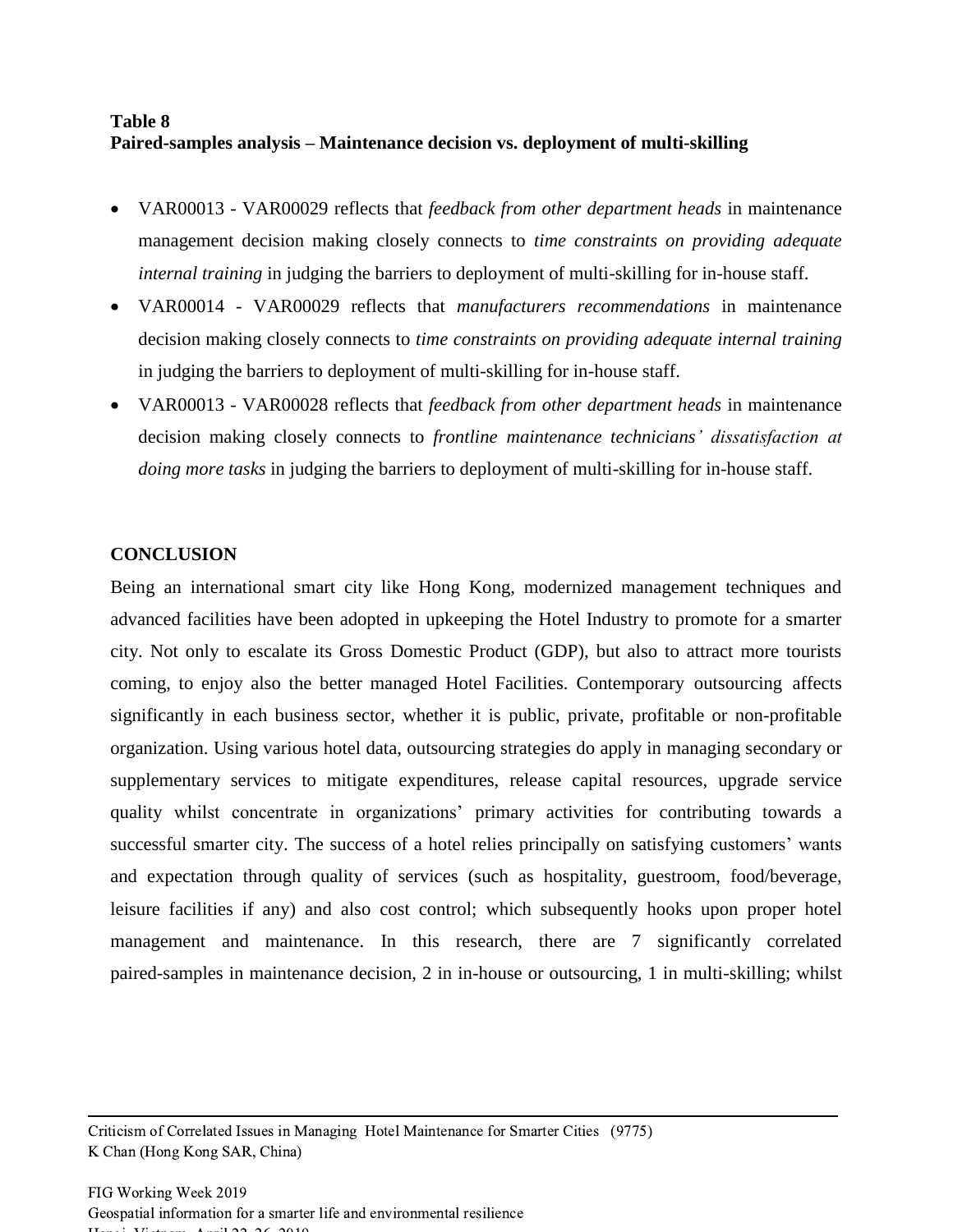8 significantly correlated paired-samples in maintenance decision vs. in-house or outsourcing, and 3 in maintenance decision vs. multi-skilling. It is expected that these crucial factors would help aid better strategies for hotel maintenance decision, consideration of in-house or outsource and deploying multi-skilling. It establishes the importance of these correlated factors that influencing outsourcing decisions. Leaving either one factor alone among each paired-sample in such processes is unwise. This empirical research provides practical values and insights for hotel operators in smarter cities upon outsourcing some or all maintenance services, in particular hard services. For future studies, it may extend to cover survey from also outsourced contractors to strengthen the research if resources permitted.

# **REFERENCE**

- Booi H.K., Chen, L. and Wilding, R. (2011), [Managing production outsourcing](http://search.proquest.com.ezproxy.cityu.edu.hk/docview/895358518/13A2448A0CD745B7634/13?accountid=10134) risks in [China's apparel industry: a case study of two apparel retailers](http://search.proquest.com.ezproxy.cityu.edu.hk/docview/895358518/13A2448A0CD745B7634/13?accountid=10134)**,** *Supply Chain Management* , 16, 6, pp. 428-445.
- Cagliano, A.C., Marco, A.D., Rafele, C., and Arese, M. (2012), [A decision-making approach](http://search.proquest.com/docview/1032893365/13A20E8065A322C0082/2?accountid=10134)  [for investigating the potential effects of near sourcing on supply chain,](http://search.proquest.com/docview/1032893365/13A20E8065A322C0082/2?accountid=10134) *Strategic Outsourcing: An International Journal*, 5, 2, pp. 100-120.
- Edwards, J., Crosling, G. and Edwards, R. (2010), [Outsourcing University Degrees:](http://search.proquest.com.ezproxy.cityu.edu.hk/docview/742876623/13A21ECAF3266E4E331/1?accountid=10134)  [Implications for Quality Control,](http://search.proquest.com.ezproxy.cityu.edu.hk/docview/742876623/13A21ECAF3266E4E331/1?accountid=10134) *Journal of Higher Education Policy and Management ,* 32, 3, pp. 303-315.
- Espino-Rodriguez, T.F., Lai, P.C. and Baum, T. (2012), [Risks and benefits of outsourcing](http://search.proquest.com.ezproxy.cityu.edu.hk/docview/923769534/13A2466F56078C9B62B/3?accountid=10134)  hotel [operations: a comparison between Scotland and Taiwan,](http://search.proquest.com.ezproxy.cityu.edu.hk/docview/923769534/13A2466F56078C9B62B/3?accountid=10134) *Tourism Economics*, 18, 1, pp. 95.
- Gonzalez, R., Llopis, J. and Gasco, J. (2011), [What do we know about outsourcing](http://search.proquest.com.ezproxy.cityu.edu.hk/docview/874575019/13A24261969644B5B79/3?accountid=10134) in hotels? *The Service Industries Journal* , 31, 10, pp. 1669.
- Handley, S.M. and Benton, W.C. (2012), The influence of exchange hazards and power on [opportunism in outsourcing relationships,](http://search.proquest.com.ezproxy.cityu.edu.hk/docview/925765017/13A21D48B1A7EC53E64/1?accountid=10134) *Journal of Operations Management* , 30, 1-2, pp. 55.
- Kim, S. (2011), [Factor Determinants of Total Factor Productivity Growth in the Malaysian](http://search.proquest.com.ezproxy.cityu.edu.hk/docview/858799289/13A21A2F39651CDE72B/20?accountid=10134)  [Hotel Industry: A Stochastic Frontier Approach,](http://search.proquest.com.ezproxy.cityu.edu.hk/docview/858799289/13A21A2F39651CDE72B/20?accountid=10134) *Cornell Hospitality Quarterly* , 52, 1, pp. 35.
- Lai, F., Tian, Y. and Huo, B. (2012), Relational governance and opportunism in logistics [outsourcing relationships: empirical evidence from China,](http://search.proquest.com.ezproxy.cityu.edu.hk/docview/1018670929/13A21D48B1A7EC53E64/2?accountid=10134) *International Journal of Production Research* , 50, 9, pp. 2501.
- Lee, C.K.M., Yeung, Y.C. and Hong, Z. (2012), [An integrated framework for outsourcing](http://search.proquest.com.ezproxy.cityu.edu.hk/docview/1000283369/13A2448A0CD745B7634/20?accountid=10134) risk [management,](http://search.proquest.com.ezproxy.cityu.edu.hk/docview/1000283369/13A2448A0CD745B7634/20?accountid=10134) *Industrial Management + Data Systems,* 112, 4, pp. 541-558.

Criticism of Correlated Issues in Managing Hotel Maintenance for Smarter Cities (9775) K Chan (Hong Kong SAR, China)